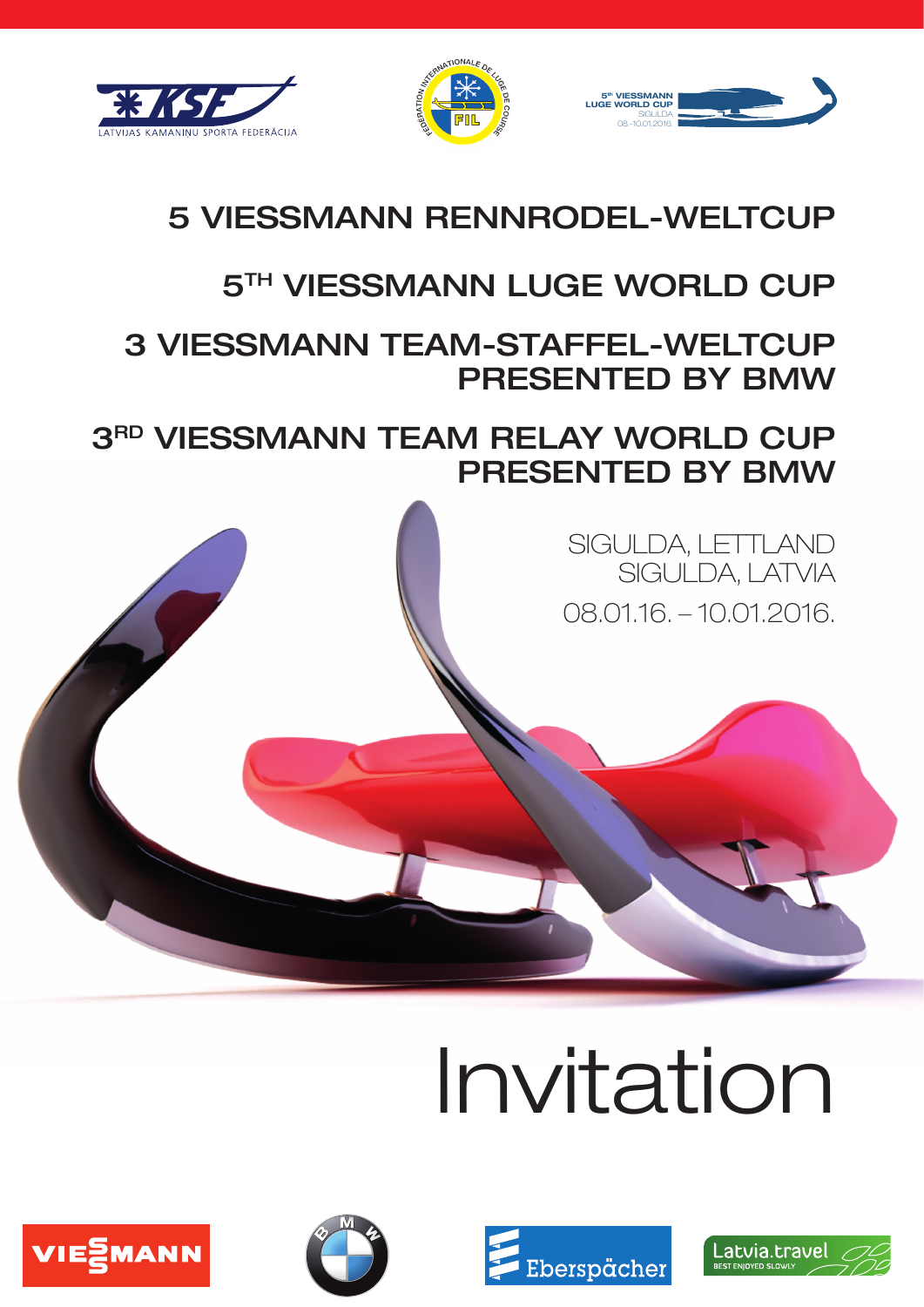





### **5 Viessmann Rennrodel-Weltcup / 5th Viessmann Luge World Cup 3 Viessmann Team-Staffel-Weltcup presented by BMW / 3rd Viessmann Team Relay World Cup presented by BMW Sigulda, Lettland / Sigulda, Latvia 08.01.16. – 10.01.2016.**

| Veranstalter / Sanctioning body:                                        | Federation Internationale de Luge de Course (FIL)           |
|-------------------------------------------------------------------------|-------------------------------------------------------------|
| <b>Ausrichter / Organizer:</b>                                          | Rennrodelverband Lettland (LKSF)<br>Latvian Luge Federation |
| Repräsentant der FIL /<br><b>FIL Representative:</b>                    |                                                             |
| Sportdirektorin der FIL /<br><b>FIL Sport Director:</b>                 | Maria-Luise Rainer (FIL)                                    |
| Präsident der Jury /<br><b>President of Jury:</b>                       | Sergejs Cevers (LAT)                                        |
| Mitglieder der Jury /<br>Jury members:                                  | Anahita Panjwani (NOR)<br>Irina Kusakina (RUS)              |
| Technischer Direktor der FIL /<br><b>Technical Director of the FIL:</b> | Christian Eigentler (FIL)                                   |
| Technische Delegierte /<br><b>Technical Delegates:</b>                  | Anders Söderberg (SWE)<br>Ervins Zorgenfreijs (LAT)         |
| OK-Präsident / President of OC:                                         | Atis Strenga (LAT)                                          |
| <b>Gesamtleiter / Event manager:</b>                                    | Dace Gods-Romanovska (LAT)                                  |
| <b>Rennleiter / Race Director:</b>                                      | Normunds Grava (LAT)                                        |
| <b>Bahnleiter / Chief of Track:</b>                                     | Dainis Dukurs (LAT)                                         |
| <b>Pressechef / Chief of Press:</b>                                     | Marita Vilcina (LAT)                                        |
| <b>Rennarzt / Race doctor:</b>                                          | Zane Kruze (LAT)                                            |
|                                                                         |                                                             |

**Medizinischer Dienst / Medical service**: Die Erste medizinische Hilfe, GmbH Emergency Medical Service, Ltd







Latvia.travel

**BEST ENIOYED SLOWLY**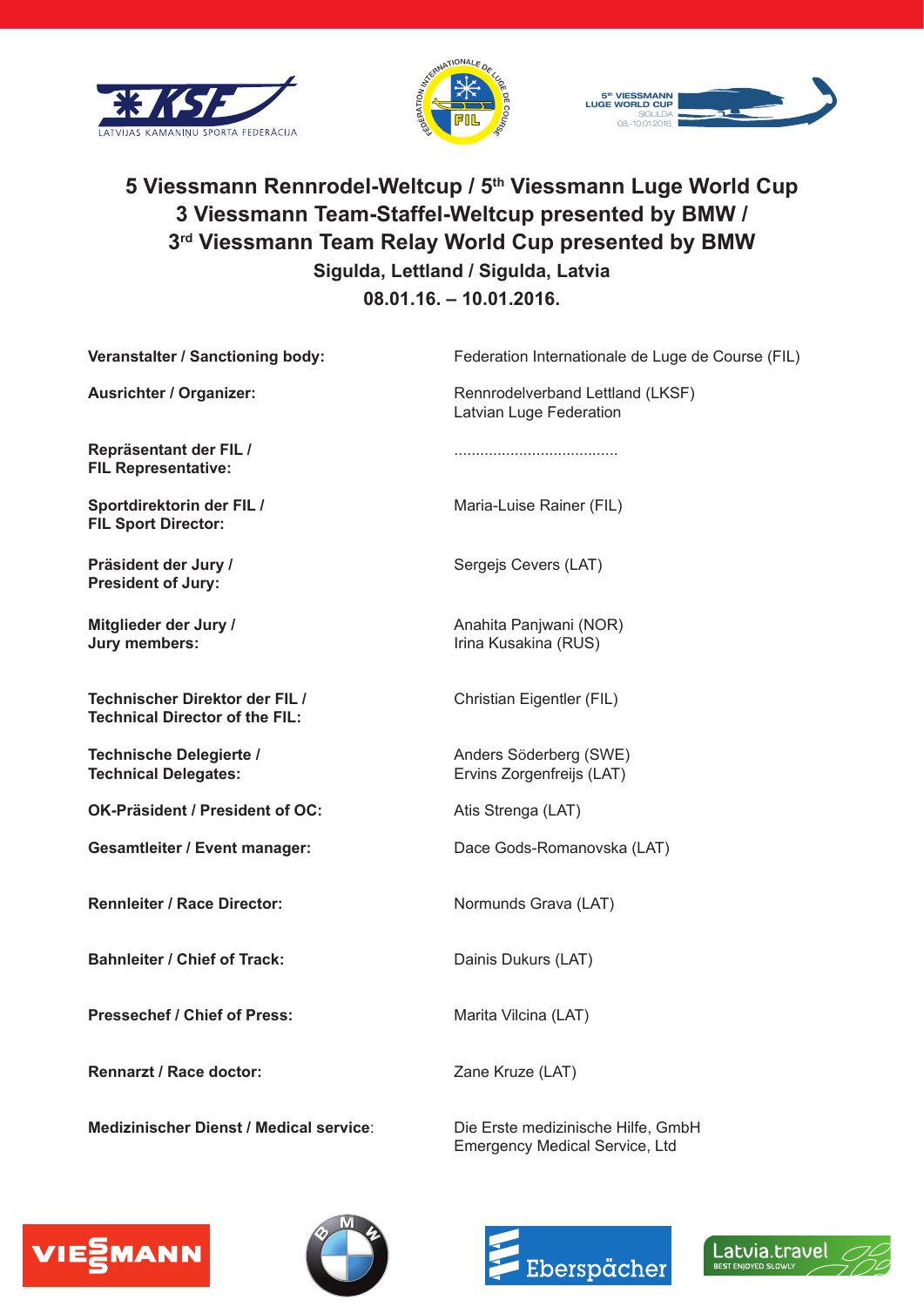





#### **Nennungen / Registration:**

Online über die FIL-Website www.fil-luge.org (Startseite: "Mitglieder-Sektion / Login: Anmeldung zu den Wettbewerben") oder direkt unter http://fil.plaras.com

Online through the FIL website www.fil-luge.org (welcome page: "members section / login: registration for competitions") or directly under http://fil.plaras.com

#### **Meldeschluss / Closing date:**

Entsprechend der im Online Registrierungssystem genannten Fristen According to the time limits given in the online registration tool

#### **Nenngeld / Entry fees:**

€ 15,- pro Einsitzer

€ 25,- pro Doppelsitzer

Erfolgt keine Meldung über das Online Registrierungssystem, wird ein erhöhtes Nenngeld in Höhe von € 45, pro Einsitzer bzw. € 50,- pro Doppelsitzer erhoben. Für jeden gemeldeten Athleten wird Nenngeld entrichtet.

€ 15,- per single

€ 25,- per doubles

In case of missing online registration an increased entry fee amounting to 45.-  $\epsilon$  per single or 50.-  $\epsilon$  per doubles team will be charged. Registration fee has to be paid for every registered athlete.

#### **FIL-Lizenzen / FIL Licenses**

FIL-Lizenzen werden von der Sportdirektorin mitgeführt. FIL Licenses are carried along by the Sport Director.

#### **Versicherungsschutz / Insurance:**

Alle Athleten müssen eine gültige Krankheit/Unfallversicherung haben. Der Veranstalter und das Organisationsbüro übernehmen keine Haftung.

*All athletes must have a medical / accident insurance. The organizer accepts no liability.*

#### **Reglement / Regulations:**

Die Wettbewerbe werden gemäß IRO 2014 durchgeführt! *The competition will be conducted in accordance with FIL rules (IRO 2014)!*

| Rennstrecke / Race track: | Bob und Rennrodelbahn "Sigulda"    |
|---------------------------|------------------------------------|
|                           | Bobsleigh and Luge Track "Sigulda" |

#### **Starthöhen / Start heights:**

 Herren / Men: Herrenstart / Men`s starts – 1200 m Damen / Women: Damenstart / Women`s starts – 988 m Doppelsitzer / Doubles: Doppelsitzestart / Doubles start – 988 m

**Preise / Prizes:** Siegerplaketten und Ehrenpreise für Platz eins bis sechs. Team Staffel für Platz eins bis sechs drei. Memorial prizes for the first six ranks. Team Relay for the first three ranks.







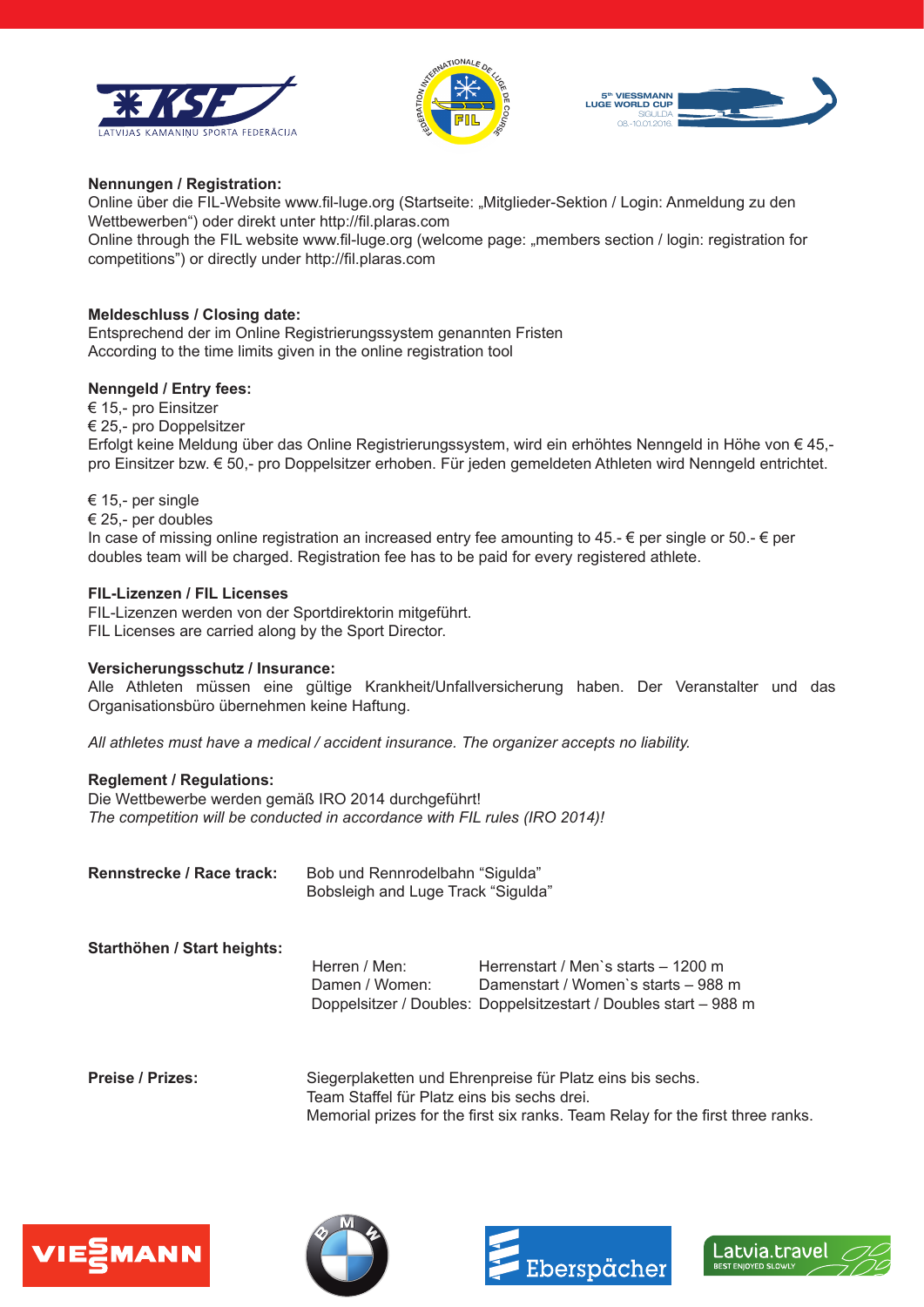





Anschriften mit Telefonnummern (auch Mobil), Fax, E-Mail / Adresses with phone numbers (including mobile), fax, e-mail:

- Organisationsbüro / Latvian Luge Federation<br>Organization office discussed Crostonas 6b -412, Riga

Grostonas 6b -412, Riga, LV-1013, Latvia Phone: +371 67294779 Fax: +371 67294779 e-mail: lksf@latnet.lv Web: www.kamanas.lv www.luge.lv

Gesamleiter / Cassamleiter / Dace Gods-Romanovska

- Bahnchef / Dainis Dukurs

Event manager Latvian Luge Federation Grostonas 6b -412, Riga, LV-1013, Latvia Phone: +371 67294779 Fax: +371 67294779 e-mail: kamanas.info@latnet.lv Web: www.kamanas.lv www.luge.lv

Chief of Track **Bobsleigh and Luge Track "Sigulda"** Sveices 13, Sigulda, LV-2150, Latvia Phone: +371 67973813 Fax: + 371 67972006 e-mail: bobtrase@lis.lv

- Pressechef / Marita Vilcina<br>Chief of Press R. Feldmana

R. Feldmana 8, Riga, LV-1014, Latvia Phone: +371 29439639 e-mail: marita@lov.lv

Quartier-Reservierung / Tourist Information centre of Sigulda Organization of accommodation: Ausekla 6, Sigulda, LV-2150, Latvia Phone: +371 67971335 Fax: +371 67294779 e-mail: info@sigulda.lv Web: www.tourism.sigulda.lv